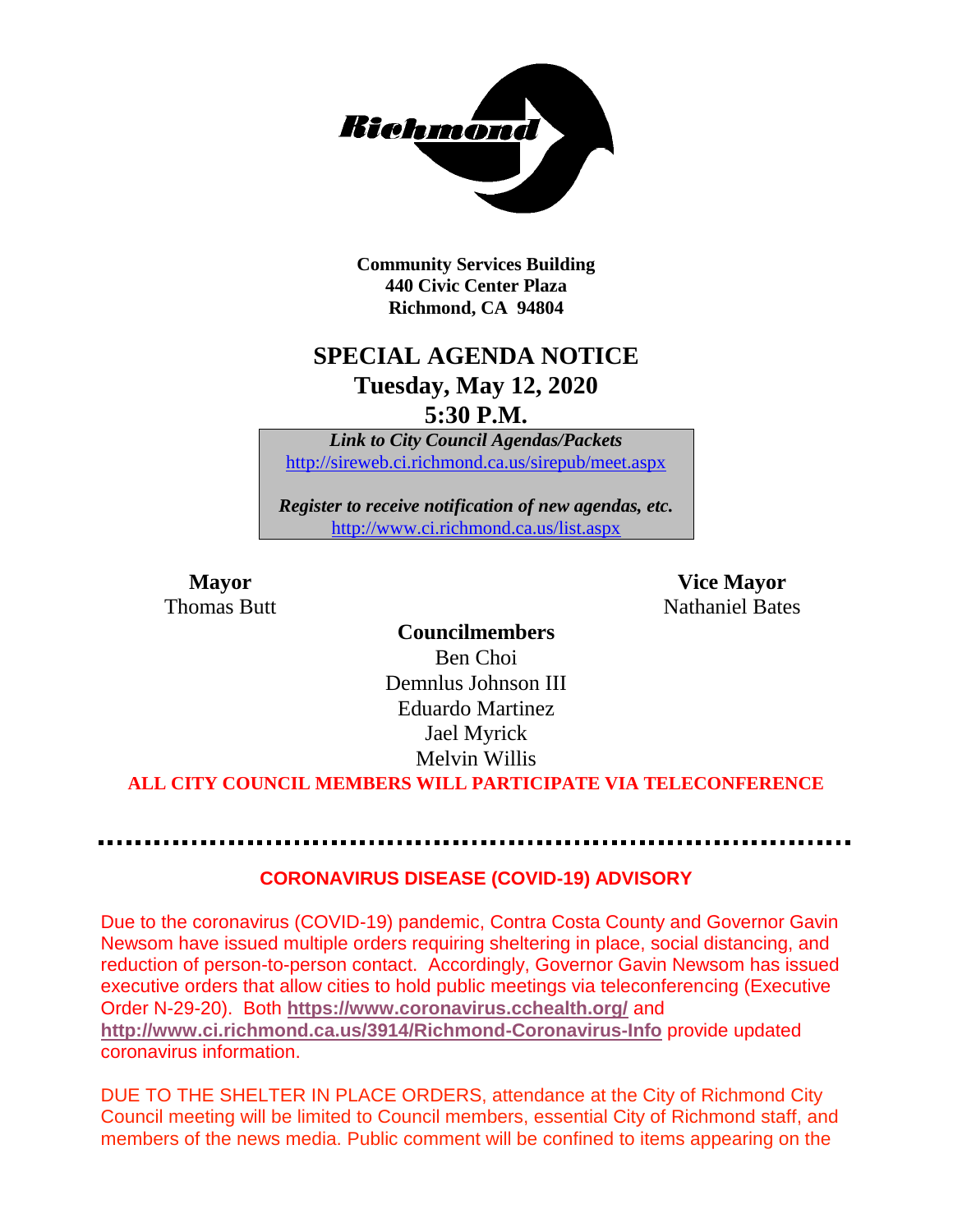agenda and will be limited to the methods provided below. Consistent with Executive Order N-29-20, this meeting will utilize teleconferencing only. The following provides information on how the public can participate in this meeting.

#### **How to watch the meeting from home:**

- 1. KCRT Comcast Channel 28 or AT&T Uverse Channel 99
- 2. Livestream online at<http://www.ci.richmond.ca.us/3178/KCRT-Live>

#### **Special Meeting - Public comments may be submitted in multiple ways for the agendized items only – THERE IS NO OPEN FORUM FOR THIS SPECIAL AGENDA:**

- 1. Via email to [cityclerkdept@ci.richmond.ca.us](mailto:cityclerkdept@ci.richmond.ca.us) by  $3:00$  p.m. or during the meeting as set forth below. Email must contain in the subject line **public comments – not on the agenda** or **public comments – agenda item #.**
- 2. Via mail received by 3:00 p.m. sent to 450 Civic Center Plaza, 3rd Floor, Office of the Clerk, Richmond, CA 94804.
- 3. Via eComment. To leave a comment, click eComment on the City's Meeting & Agenda Center webpage at [https://richmond.granicusideas.com/meetings,](https://richmond.granicusideas.com/meetings) select the item you wish to comment on and submit your written comment. The comment period will begin after the agenda is published and will close at 3:00 p.m. the day of the meeting.
- 4. Via Telephone. If you would like to give your public comment via telephone, please email your telephone number with area code to [cityclerkdept@ci.richmond.ca.us](mailto:cityclerkdept@ci.richmond.ca.us) during the public comment period. You will be called during the public comment period and you will be given the opportunity to verbally submit public comment (not to exceed the allotted time – one, two or three minutes – for such comments as provided below).

The City cannot guarantee that its network and/or the site will be uninterrupted. To ensure that the City Council receives your comments, you are strongly encouraged to submit your comments in writing in advance of the meeting.

For future meetings, the City is working on additional ways for the public to submit comments.

#### **Comments received by 3:00 p.m. during the day of the meeting will be handled as follows:**

Comments received via eComment will be exported into a report, distributed to the City Council and staff and published on the City's Meeting & Agenda Center under Documents Received After Published Agenda.

All email and mail comments received **by 3:00 p.m. the day of the meeting** will be provided to the City Council via e-mail or report.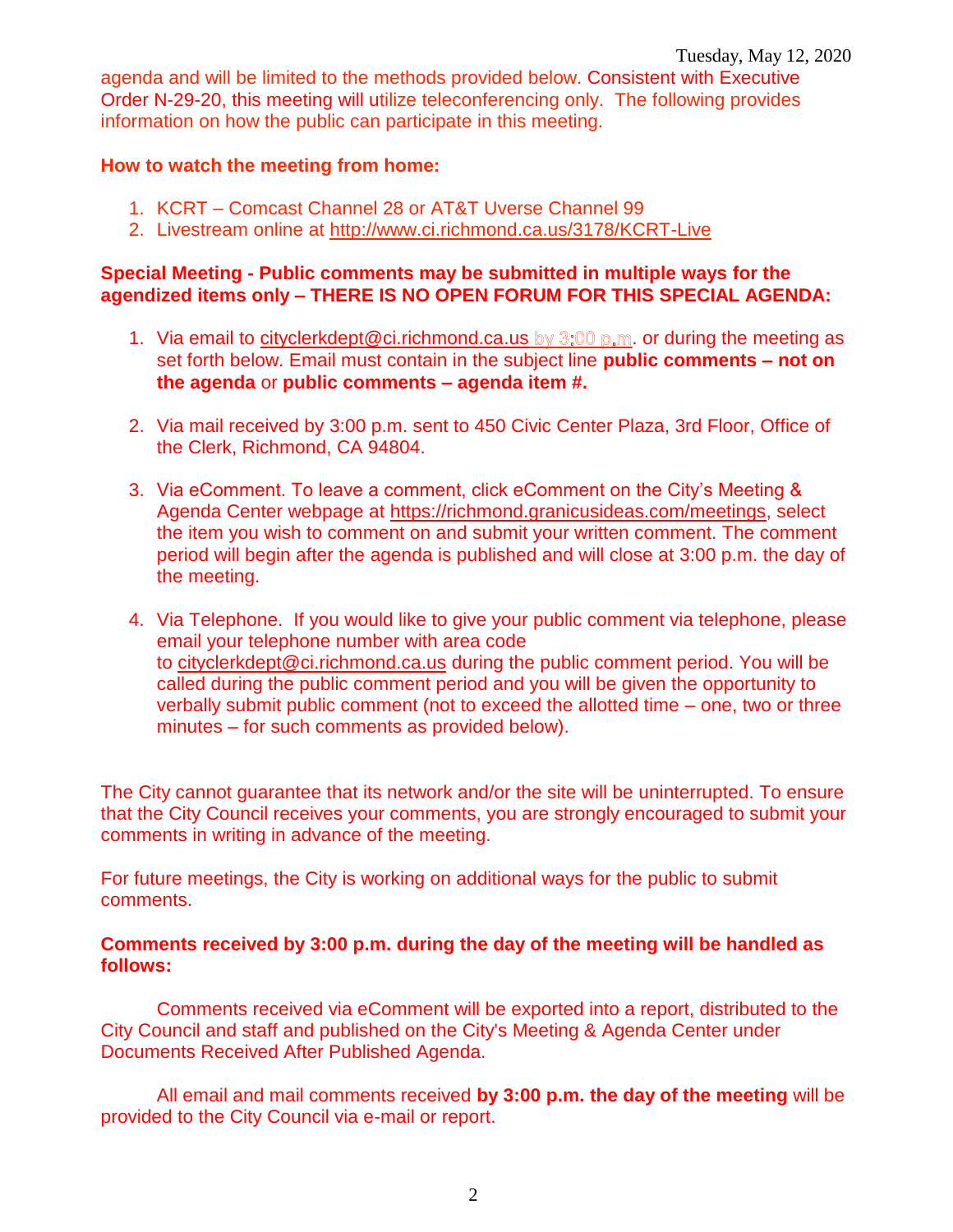#### **Comments received via email or telephone during the meeting (after the meeting is called to order) will be handled as follows:**

Comments received via email during the meeting and up until the public comment period on the relevant agenda item is closed, will be read into the record and will be limited to a maximum of one to two minutes, depending on the number of commenters, as more fully described in the City Council meeting procedures below. For public hearing items, the time will be limited to a maximum of three minutes. The Clerk will stop reading comments into the record after the allotted time for such comments.

Comments received by telephone during the public comment period shall not exceed the allotted time – one, two or three minutes – for such comments as provided above.

#### **Record of all public comments:**

All public comments will be considered a public record, put into the official meeting record, and considered before Council action. All public comments will be available after the meeting as supplemental materials and will be posted as an attachment to the meeting minutes when the minutes are posted.

#### **Accessibility for Individuals with Disabilities**

Upon request, the City will provide for written agenda materials in appropriate alternative formats, or disability-related modification or accommodation, including auxiliary aids or services and sign language interpreters, to enable individuals with disabilities to participate in and provide comments at/related to public meetings. Please submit a request, including your name, phone number and/or email address, and a description of the modification, accommodation, auxiliary aid, service or alternative format requested at least two days before the meeting. Requests should be emailed to [cityclerkdept@ci.richmond.ca.us](mailto:cityclerkdept@ci.richmond.ca.us) or submitted by phone at 510-620-6513, ext. 9, or 510-620-6509. Requests made by mail to City Clerk's Office, City Council meeting, 450 Civic Center Plaza, Richmond, CA 94804 must be received at least two days before the meeting. Requests will be granted whenever possible and resolved in favor of accessibility.

#### **Effect of Advisory on In-person public participation**

During the pendency of the Executive Order N-29-20, the language in this Advisory portion of the agenda supersedes any language below in the meeting procedures contemplating in-person public comment.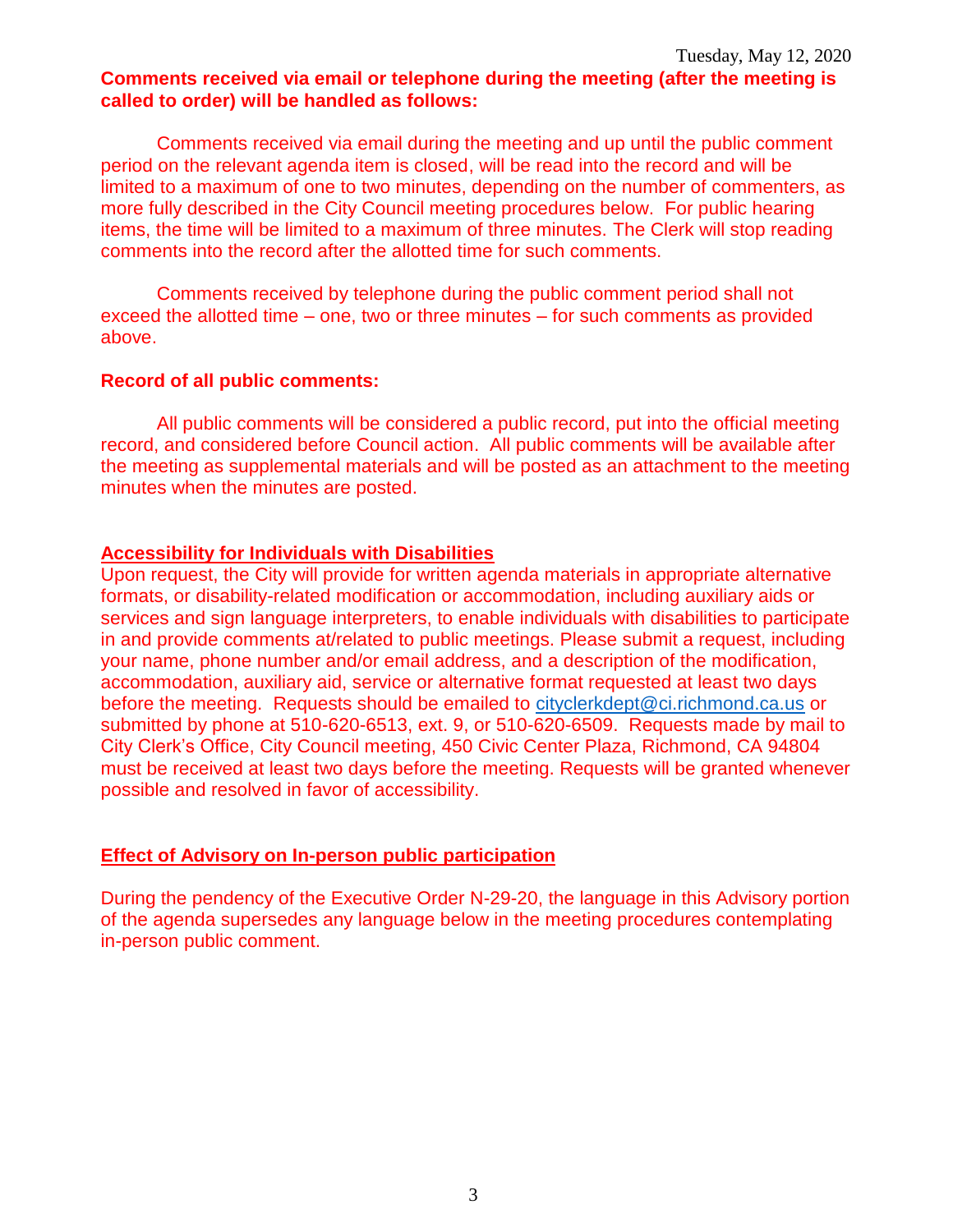# **MEETING PROCEDURES**

The City of Richmond encourages community participation at its City Council meetings and has established procedures that are intended to accommodate public input in a timely and time-sensitive way. As a courtesy to all members of the public who wish to participate in City Council meetings, please observe the following procedures:

**PUBLIC COMMENT ON AGENDA ITEMS:** Anyone who desires to address the City Council on items appearing on the agenda must complete and file a pink speaker's card with the City Clerk **prior** to the City Council's consideration of the item. Once the City Clerk has announced the item, no person shall be permitted to speak on the item other than those persons who have submitted their names to the City Clerk. Your name will be called when the item is announced for discussion. **Each speaker will be allowed up to TWO (2) MINUTES to address the City Council on NON-PUBLIC HEARING items listed on the agenda. Speakers are allowed up to THREE (3) minutes on PUBLIC HEARING items.**

**CONDUCT AT MEETINGS:** Richmond City Council meetings are limited public forums during which the City strives to provide an open, safe atmosphere and promote robust public debate. Members of the public, however, must comply with state law, as well as the City's laws and procedures and may not actually disrupt the orderly conduct of these meetings. The public, for example, may not shout or use amplifying devices, must submit comment cards and speak during their allotted time, may not create a physical disturbance, may not speak on matters unrelated to issues within the jurisdiction of the City Council or the agenda item at hand, and may not cause immediate threats to public safety.

**CITY HARASSMENT POLICY:** The City invites public comment and critique about its operations, including comment about the performance of its public officials and employees, at the public meetings of the City Council and boards and commissions. However, discriminatory or harassing comments about or in the presence of City employees, even comments by third parties, may create a hostile work environment, if severe or pervasive. The City prohibits harassment against an applicant, employee, or contractor on the basis of race, religious creed, color, national origin, ancestry, physical disability, medical condition, mental disability, marital status, sex (including pregnancy, childbirth, and related medical conditions), sexual orientation, gender identity, age or veteran status, or any other characteristic protected by federal, state or local law. In order to acknowledge the public's right to comment on City operations at public meetings, which could include comments that violate the City's harassment policy if such comments do not cause an actual disruption under the Council Rules and Procedures, while taking reasonable steps to protect City employees from discrimination and harassment, City Boards and Commissions shall adhere to the following procedures. If any person makes a harassing remark at a public meeting that violates the above City policy prohibiting harassment, the presiding officer of the meeting may, at the conclusion of the speaker's remarks and allotted time: (a) remind the public that the City's Policy Regarding Harassment of its Employees is contained in the written posted agenda; and (b) state that comments in violation of City policy are not condoned by the City and will play no role in City decisions. If any person makes a harassing remark at a public meeting that violates the above City policy, any City employee in the room who is offended by remarks violating the City's policy is excused from attendance at the meeting. No City employee is compelled to remain in attendance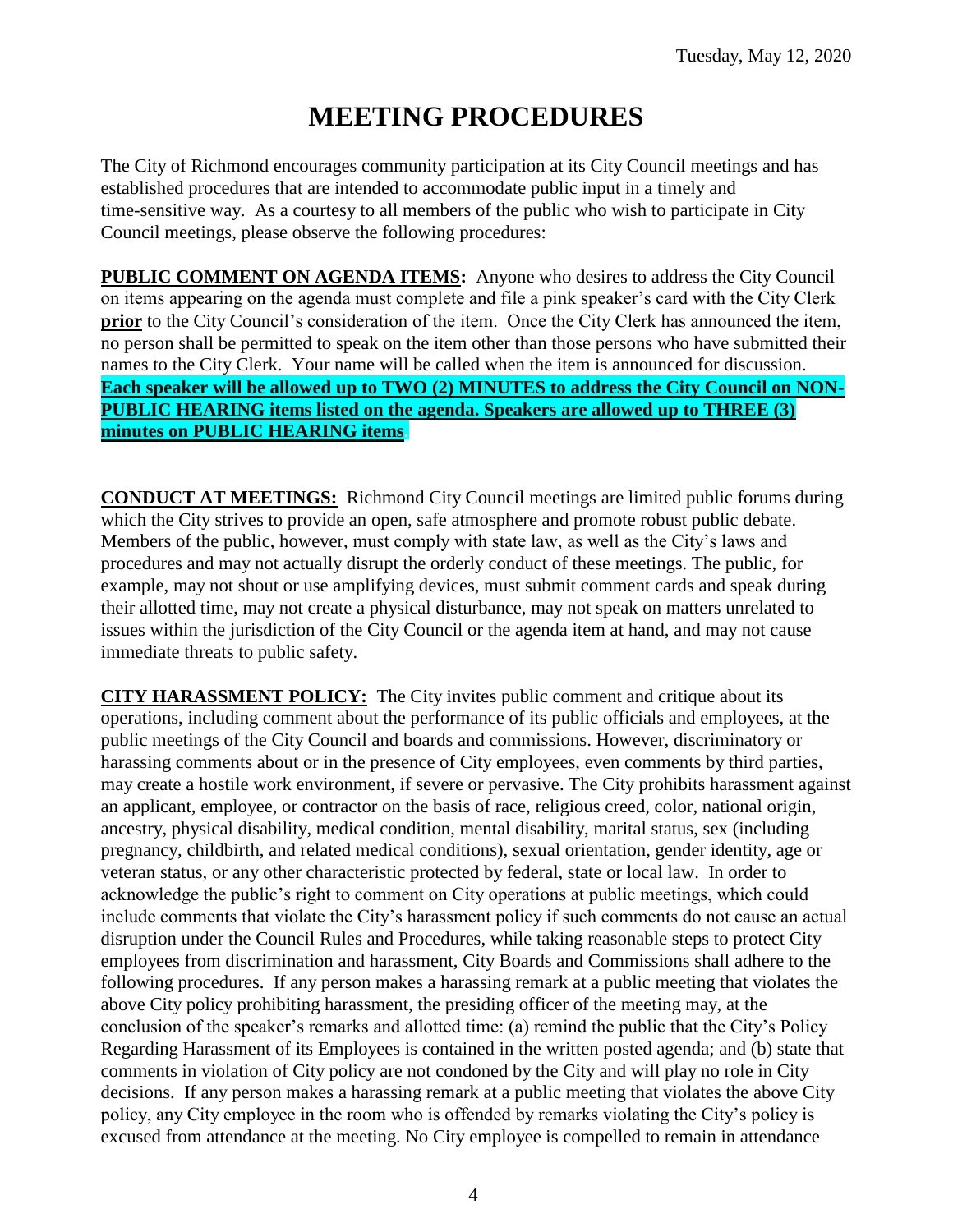Tuesday, May 12, 2020 where it appears likely that speakers will make further harassing comments. If an employee leaves a City meeting for this reason, the presiding officer may send a designee to notify any offended employee who has left the meeting when those comments are likely concluded so that the employee may return to the meeting. The presiding officer may remind an employee or any council or board or commission member that he or she may leave the meeting if a remark violating the City's harassment policy is made. These procedures supplement the Council Rules and Procedures relating to disruption of orderly conduct at Council meetings.

Any law enforcement officer on duty or whose service is commanded by the presiding officer shall be Sergeant-at-Arms of the Council meetings. He/she, or they, shall carry out all orders and instructions given by the presiding officer for the purpose of maintaining order and decorum at the Council meetings (City Council Rules of Procedure and Order Section III F, RMC Section 2.12.030).

**\*\*\*\*\*\*\*\*\*\*\*\*\*\*\*\*\*\*\*\*\*\*\*\*\*\*\*\*\*\*\*\*\*\*\*\*\*\*\*\*\*\*\*\*\*\*\*\*\*\*\*\*\*\*\*\*\*\***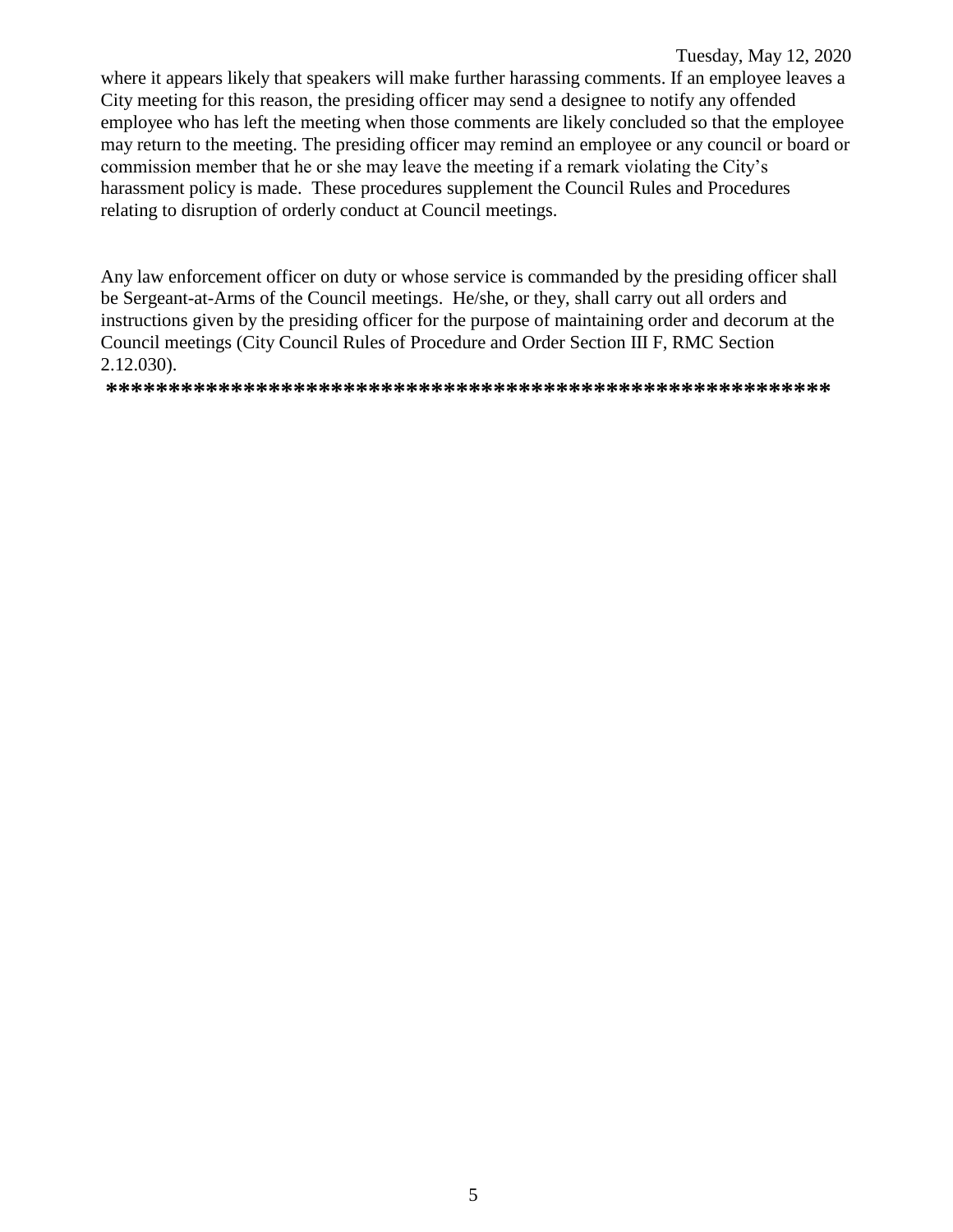## **SPECIAL OPEN SESSION TO HEAR PUBLIC COMMENT BEFORE SPECIAL CLOSED SESSION**

5:30 p.m.

#### **A. ROLL CALL**

#### **B. PUBLIC COMMENT BEFORE CLOSED SESSION**

#### **C. ADJOURN TO CLOSED SESSION**

### **CLOSED SESSION**

Shimada Room of the Community Services Building

#### **CITY COUNCIL**

CONFERENCE WITH LABOR NEGOTIATORS (Government Code Section 54957.6):

Agency Representatives: Jack Hughes Employee organizations:

- 1. SEIU Local 1021 Full Time Unit
- 2. SEIU Local 1021 Part Time Unit
- 3. IFPTE Local 21 Mid-Level Management Unit
- 4. IFPTE Local 21 Executive Management Unit
- 5. Richmond Police Officers Association RPOA
- 6. Richmond Police Management Association RPMA
- 7. IAFF Local 188
- 8. Richmond Fire Management Association RFMA